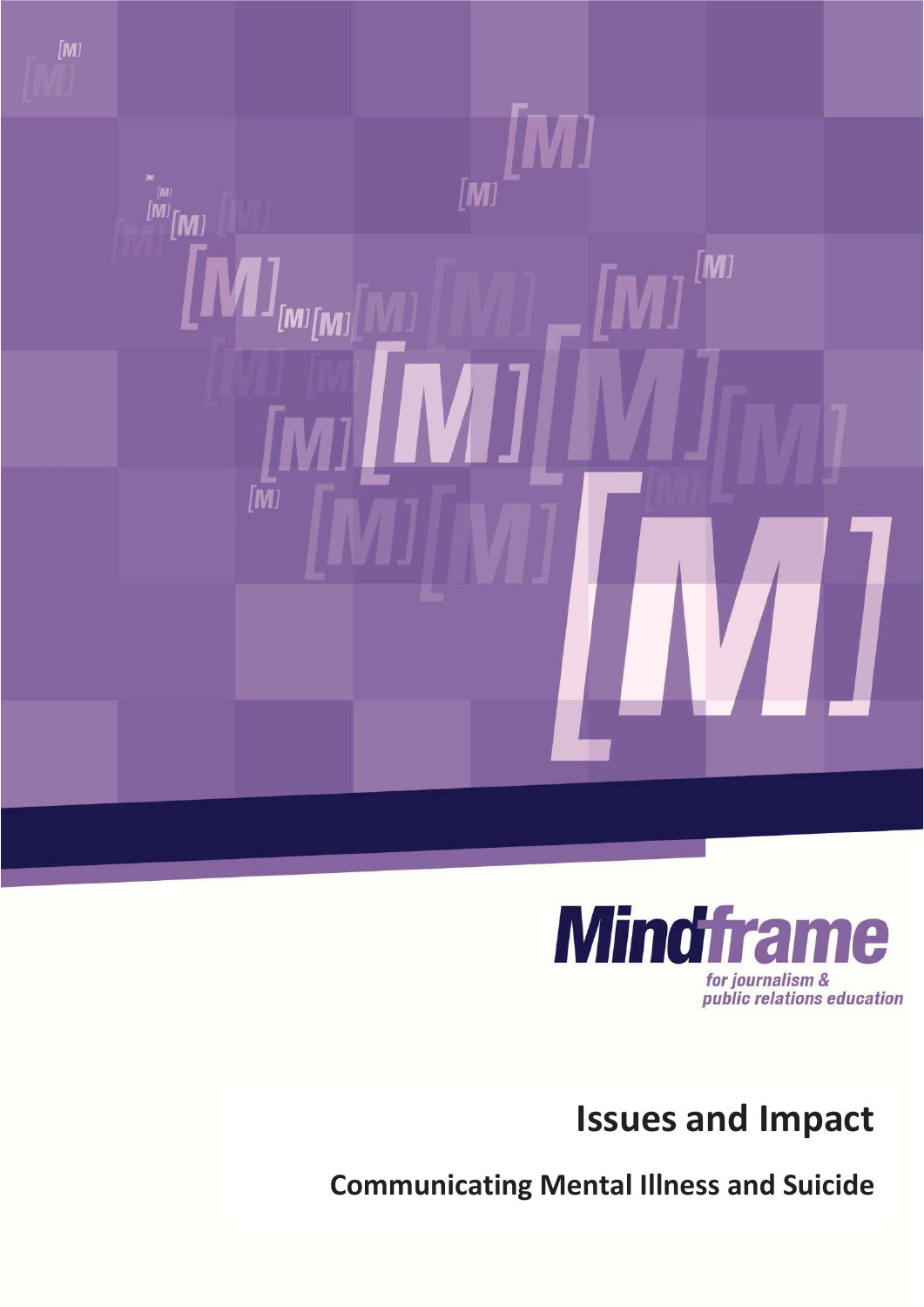

# **Why are mental illness and suicide relevant topics for a public relations course?**

Public relations serves a wide variety of institutions and individuals in society and involves the development of effective relationships with many different stakeholders and publics. An important aspect of public relations is the ethical and strategic management of communication and relationships whilst observing both cultural contexts and social responsibility.

Public relations practice will have an impact on health and social issues, just as important social issues will inevitably have an impact, either directly or indirectly, on public relations practice. Mental illness and suicide are two of these important social issues.

Mental illness and mental health problems are common in the Australian community. Research suggests that 1 in 5 Australians will be directly affected by mental illness during any 12-month period (ABS, 2007), with many more people indirectly affected by the illness as a family member, friend or colleague. Mental illnesses rank as the third greatest contributor to the burden of disease in Australia following heart disease and cancer (Mathers et al, 1999). Despite this, community awareness about mental illness is generally poor, and this lack of understanding can lead to confusion, fear, misconceptions, stereotyping and discrimination.

Suicide is a prominent public health concern in Australia. When a person takes their life it can have devastating effects on family, friends, colleagues and potentially the whole community. Official reports indicate that around 1,800 people die by suicide each year (Steencamp & Harrison, 2000), with many more attempting to take their own life. The way in which suicide is discussed is important, especially where that discussion occurs through the mass media or other public means.

There are many aspects of public relations practice where the responsible management of communication about mental illness and suicide may be relevant. These include media relations, event management, crisis management, issues management, internal communications and community relations, just to name a few. In your role as a public relations practitioner you will be faced with choices regarding the use of appropriate language, branding and promotions, communication materials, managing media relations and managing your clients, colleagues and partners.

Mental illness and suicide are complex social issues that may impact directly or indirectly on your public relations practice. Without consideration, your practice could reinforce the fear and confusion that often exists about these issues and could alienate

**In any 12-month period, one in five Australians will experience a mental illness and around 2000 people will take their own life. Such prevalent social issues will impact on public relations practice, regardless of the specific role.** 

sectors of society. Alternatively, public relations practice that considers the potential impact of these issues on communities and stakeholders could assist in breaking down stigma and reducing potential harm to vulnerable people. Decisions will need to be made to ensure that you achieve your desired communication goals within a socially responsible framework. An ongoing challenge for practitioners will be the potential for conflict between the broader public interest and the needs of yourself or your client.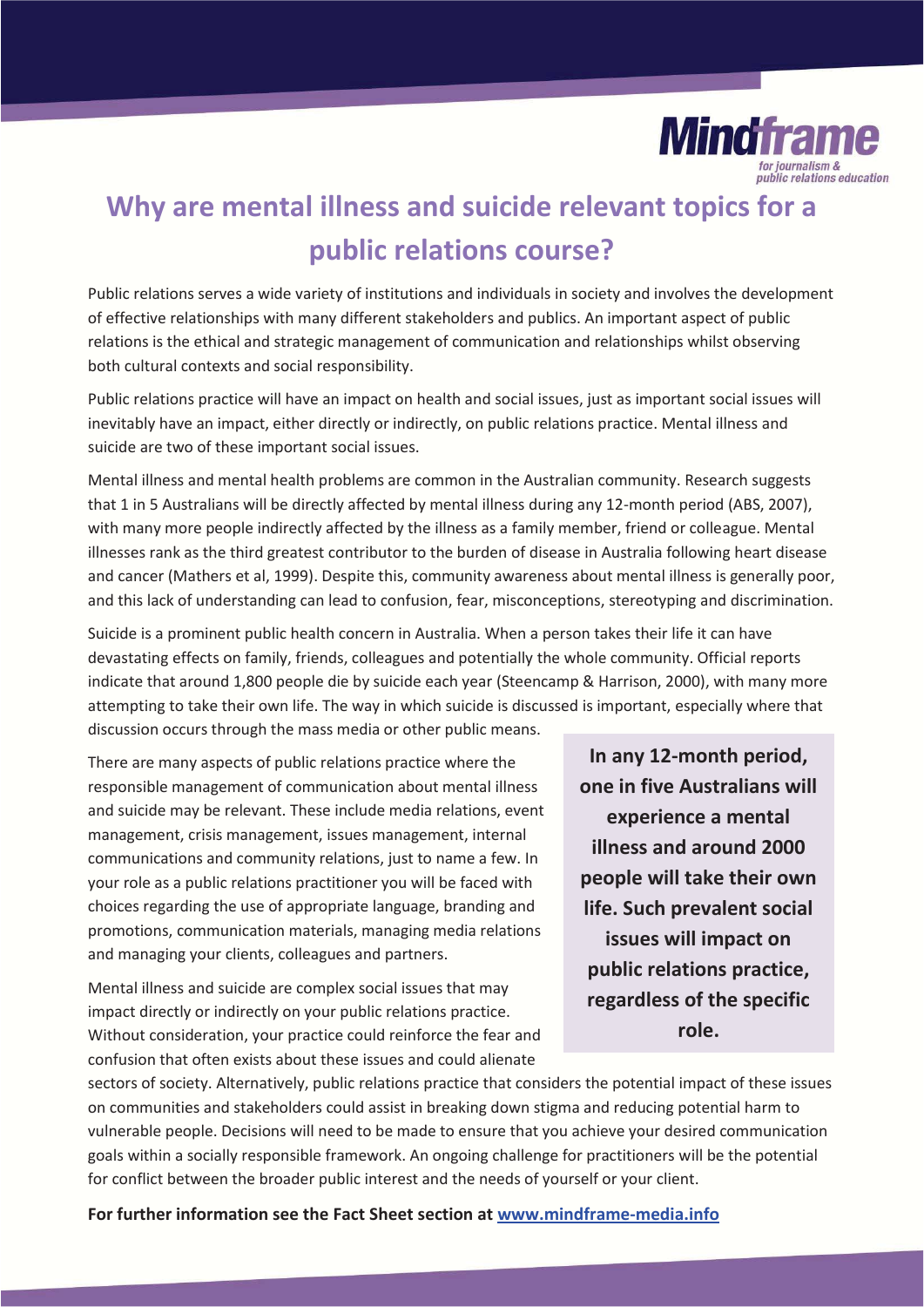

# **It's all about image**

Practitioners need to be conscious of the messages certain images, symbols, pictures and words are conveying to publics. It is often too easy to use emotive words or images to promote a certain point or gain interest in an issue. However, the public relations practitioner has some responsibility to ensure messages are accurate and will be seen in the context in which they were intended.

Often the use of particular images or words can perpetuate negative and inaccurate stereotypes regarding mental illness. For example, just using the word 'crazy' will mean different things for different people. How do you know the right message is getting across? What images are you using that might either enhance your message or detract from it?

One of the major misconceptions affecting people living with a mental illness is the association between mental illness and violent behaviour. While research does not support this misconception, it is often reinforced through language and images. Similarly, stereotypes and images of people with mental illness often portray a sense of hopelessness, inability to work and an inability to recover. Whilst some individuals may have these experiences they are not

true for the majority of people with mental illness.

Words and images can be even more important with the issue of suicide. Research shows that detailed description or images of the method or location of a suicide has been linked in some cases to further suicides using the same method or at the same location. This has implications for choices regarding communication about the detail of a suicide. It may also impact on your choice of images or angle for a campaign or communication strategy. For example, is it ever acceptable to use methods of suicide to make a point?

### **Is John really 'crazy'?**

**The word 'crazy' is not necessarily offensive to people with mental illness. However, in 2003, a mental health charity claimed that the use of the word 'crazy' combined with the imagery of the Crazy John's logo (with his tongue hanging out and rolling eyes), conjured up a particular image of a person with a mental illness. When polled, readers of MX magazine in Melbourne agreed that the image was offensive to people with a mental illness.** 

With a sensitive issue like suicide it is very

easy to create dramatic impact by using certain statistics and not others. For example, it is accurate to say that on average we lose one person to suicide every four hours in Australia. That statistic will often create shock and fear. It would be just as accurate to say that almost 99% of deaths every year in Australia are not the result of suicide. This will have a completely different impact.

Communication strategies that are about, or involve, mental illness or suicide can at times lack contextual accuracy, often featuring over dramatisation of events and a lack of understanding of the overall picture (Blood et al, 2001). For example, media reports and discussions frequently emphasise selected illnesses or age groups, with young people over represented in communication about suicide because youth suicide is so emotive.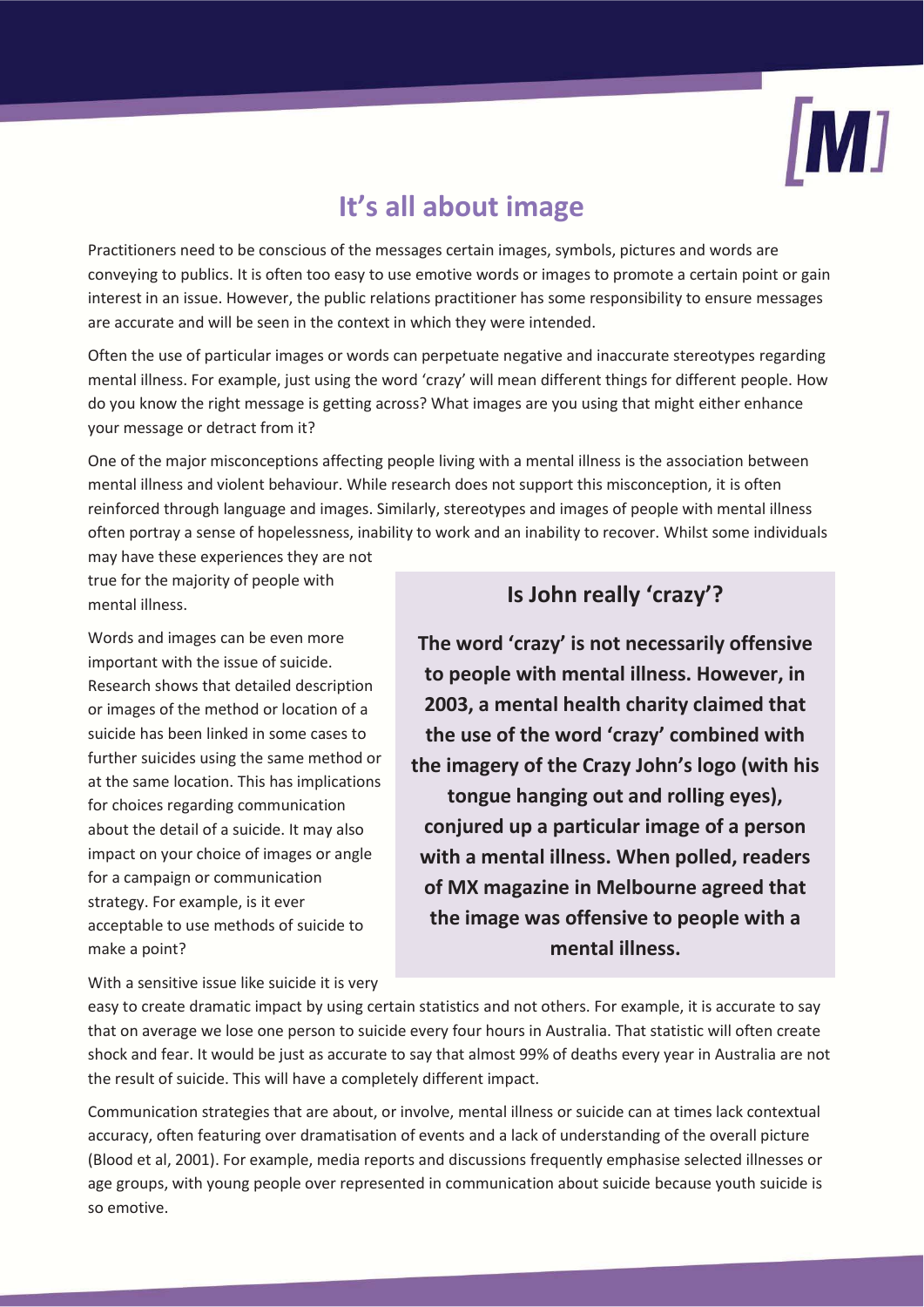

In addition, issues related to mental illness and suicide are often confounded by the presence of co-existing problems such as drug and alcohol use and social issues such as housing, poverty and unemployment. Wherever possible, it is advisable to present the complexity of the issue without over dramatisation.

### **Campaign conflict**

**The 2006 White Ribbon Day Campaign, a UNIFEM activity advocating for an end to violence against women, came under criticism from suicide prevention organisations. The campaign showed video and printed images of a man who deliberately steps in front of a bus while his daughter watches – with the catch phrase 'if there isn't anything you wouldn't do for your daughter. …buy a white ribbon'** 

It is important as a public relations practitioner to use reliable sources to get accurate facts, statistics and information. Contacting experts in the field will assist with accurate interpretation of statistics and placing situations or campaigns in context.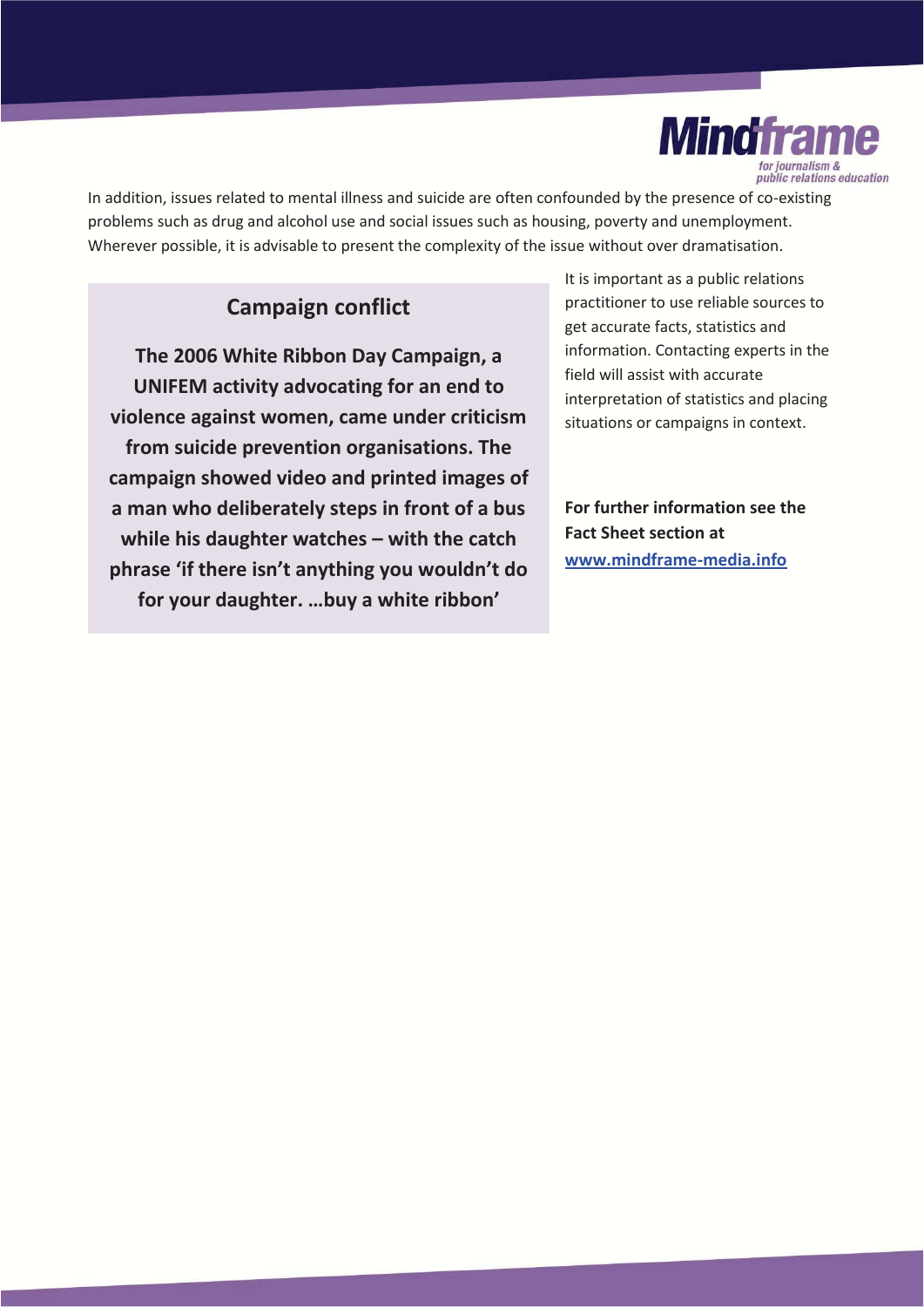

## **What's in a word?**

The effective use of language is integral to all aspects of public relations practice. The way that language is used in both written and verbal communication can be very important in influencing public opinion and attitudes. Public relations practitioners need to be aware of this in their day to day work.

The language used in communication about mental illness can play a major role in creating and perpetuating stereotypes, myths and stigma. Studies looking at language used in the Australian media found that the use of outdated language such as 'cracked up', 'insane', 'mad', 'lunatic' and 'mental patient' is still an issue (Pirkis et al, 2008). Other words may appear accurate or inoffensive, but carry negative connotations. 'Deranged' and 'demented' denote a confused state, but in practice these words imply a dangerous or unpredictable person. 'Mental patient', while previously used to refer to someone undergoing treatment in a psychiatric institution, is rarely relevant in today's society, where most people are treated in the community. Many people who experience mental illness are well much of the time. It is perhaps more accurate and less stigmatising to refer to a person simply as someone who has a mental illness or someone who has a diagnosis of

a particular illness.

Negative words such as 'mad', 'psycho', 'schizo' 'insane', 'lunatic' and 'loony' are often used in the coverage of issues unrelated to mental health. Using medical terminology out of context can lead to misunderstanding. For example, the word 'schizophrenic' is often used to denote duality, such as a 'schizophrenic economy'. This perpetuates the widely accepted myth that schizophrenia means 'split personality', which is not accurate.

The language used in communication about suicide can contribute to it being presented as glamorous or as an option for dealing with problems. It is important to avoid using language which suggests that suicide was a desirable outcome. For example the term 'took his or her own life' or simply 'died by suicide' can be used instead of 'successful suicide'. Similarly, 'attempt on his or her own life' or 'suicide attempt' can be used instead of 'unsuccessful suicide attempt '.

**The word 'psychotic' refers to a mental state in which a person experiences delusions and hallucinations and may be confused or frightened. The word is, however, often inaccurately used to suggest someone dangerous or violent. In 2008, the 'Psycho Teddy' mobile phone ringtone and animation, featured a cartoon teddy bear that begins cute and cuddly but becomes bad and dangerous when it has a psychotic episode. Promotional material explained that the bear was insane and that sending it a text at the wrong time might trigger a psychotic episode. After receiving dozens of complaints, telephone companies ceased promoting the ringtone and the record company responsible for the ringtone relaunched the bear as DJ Teddy Z.** 

Misuse of the word suicide in unrelated events can also be problematic. For example, people may talk about 'career suicide' or 'political suicide', which may contribute to suicide being normalised.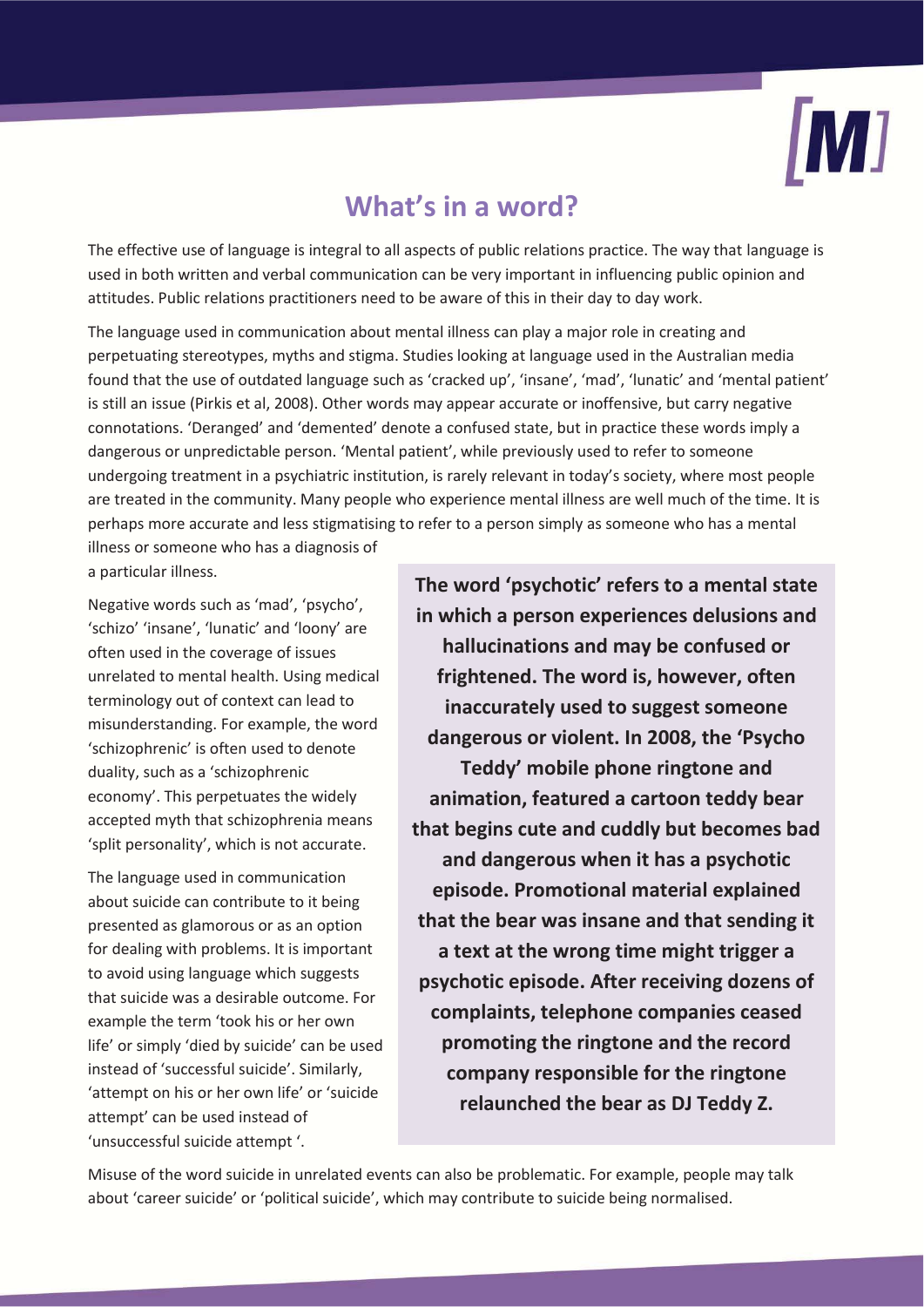

It is important that you are familiar with current 'best-practice' in terms of talking about suicide, particularly if using the media as a forum for that discussion. All communication, including media releases, brochures, ministerials, speeches and reports should comply with best practice standards. You will need to be mindful of the use of appropriate language in all situations and contexts. For example, information is often transferred verbally via telephone and these conversations can still convey certain messages about the issues. You may also have a role to play in increasing awareness amongst colleagues and partners from other sectors such as advertising, marketing, sales and customer relations, regarding responsible and appropriate communication of these issues.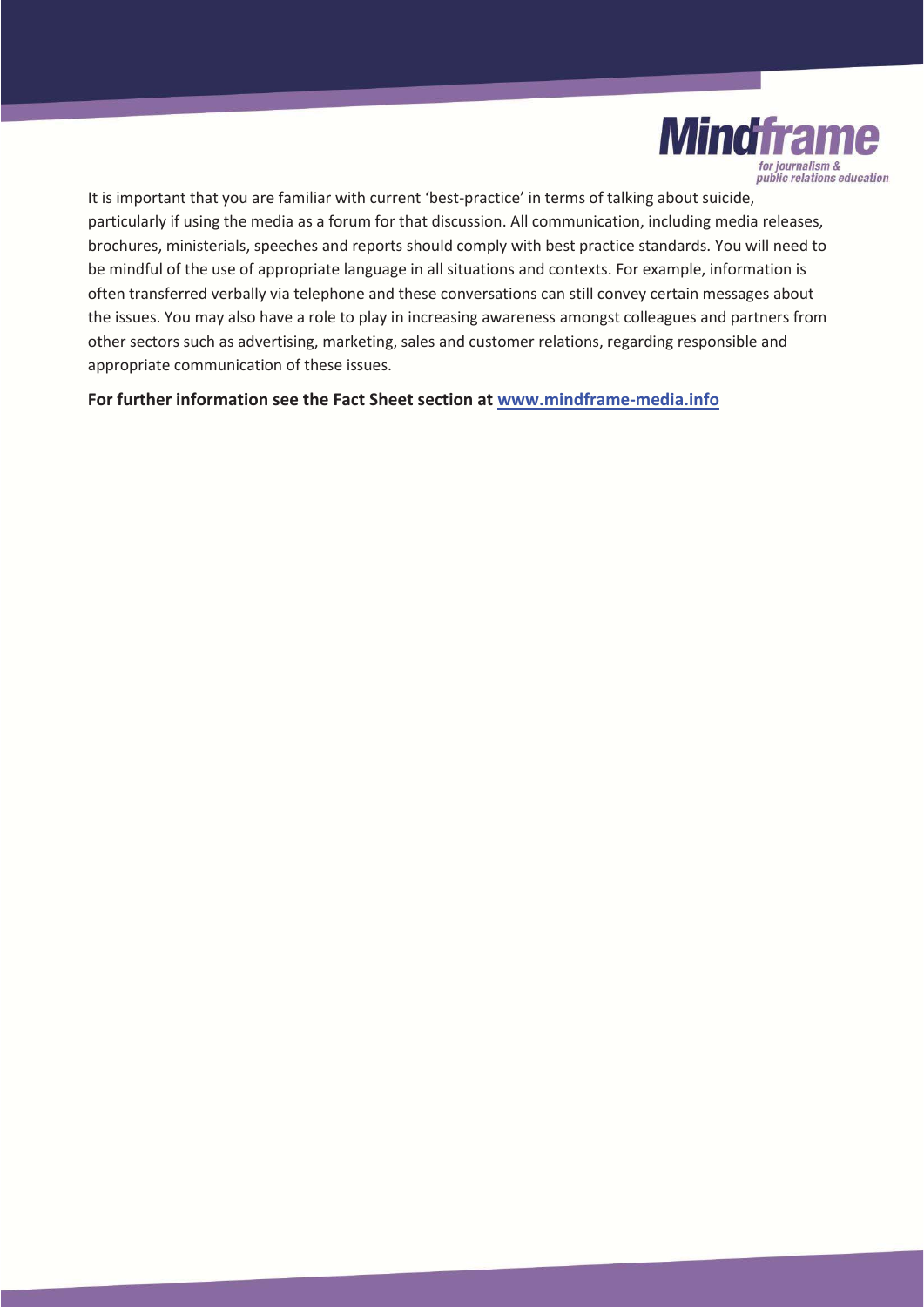

## **Media relations, mental illness and suicide**

International research indicates that the media\* have an important role to play in influencing community attitudes towards and perceptions of both mental illness and suicide. While many may argue that the potential for public relations practitioners to influence media content is limited, studies on the effect of public relations on the media have found that almost half of the articles published in major metropolitan media are the result of public relations activity (Zawawi, 2001) with some trade, specialist and suburban media content as high as 70% (Macnamara, 1993).

Research has indicated that the media is a very important source of information for the public regarding mental illness and many people's attitudes and beliefs regarding mental illness are influenced by what they see in the media (Francis et al, 2001, Pirkis & Francis, 2012). While some media codes of practice encourage

care when reporting about mental illness, others have overlooked the issue.

In addition, Australian and international research shows that reporting and portrayal of suicide in the media can have an impact on vulnerable people (Pirkis & Blood, 2001, Pirkis & Blood 2010). Studies have found that the way suicide is portrayed in the media has the potential to influence rates of suicide in the community. This is not to say that suicide should never be discussed, but that care should be taken to report the issues in a sensitive way and to ensure that accurate information is given.

**The presentation of negative images in both fictional and nonfictional media is found to result in the development of more negative beliefs about mental illness, possibly contributing to negative stereotypes, stigma and discrimination.** 

Media codes of practice state that, in general, suicides will not be reported. However, a death will often be reported if it is considered to be 'in the public interest'.

**People in despair may be influenced by media reports of suicide, particularly where they identify with the person in the report, or where suicide is romanticised, glamorised or otherwise portrayed as an 'acceptable' course of action.**

This might include the death of a prominent person, a death in a public place, or a death that is in some way related to other political or social issues, such as a death in custody.

In Australia, attempts have been made to influence the way the media portrays both suicide and mental illness through the Australian Government's *Mindframe* National Media Initiative. The strategy involves a number of projects which have focussed on providing resources and education opportunities to media professionals and journalism students (visit www.mindframe-media.info).

More recently the *Mindframe* Initiative has expanded to include other groups of professionals who contribute to the mass communications industry and who are often a source of information for the media.

As part of this, specific resources have been developed for police officers, judicial officers and those working in the mental health and suicide prevention sectors.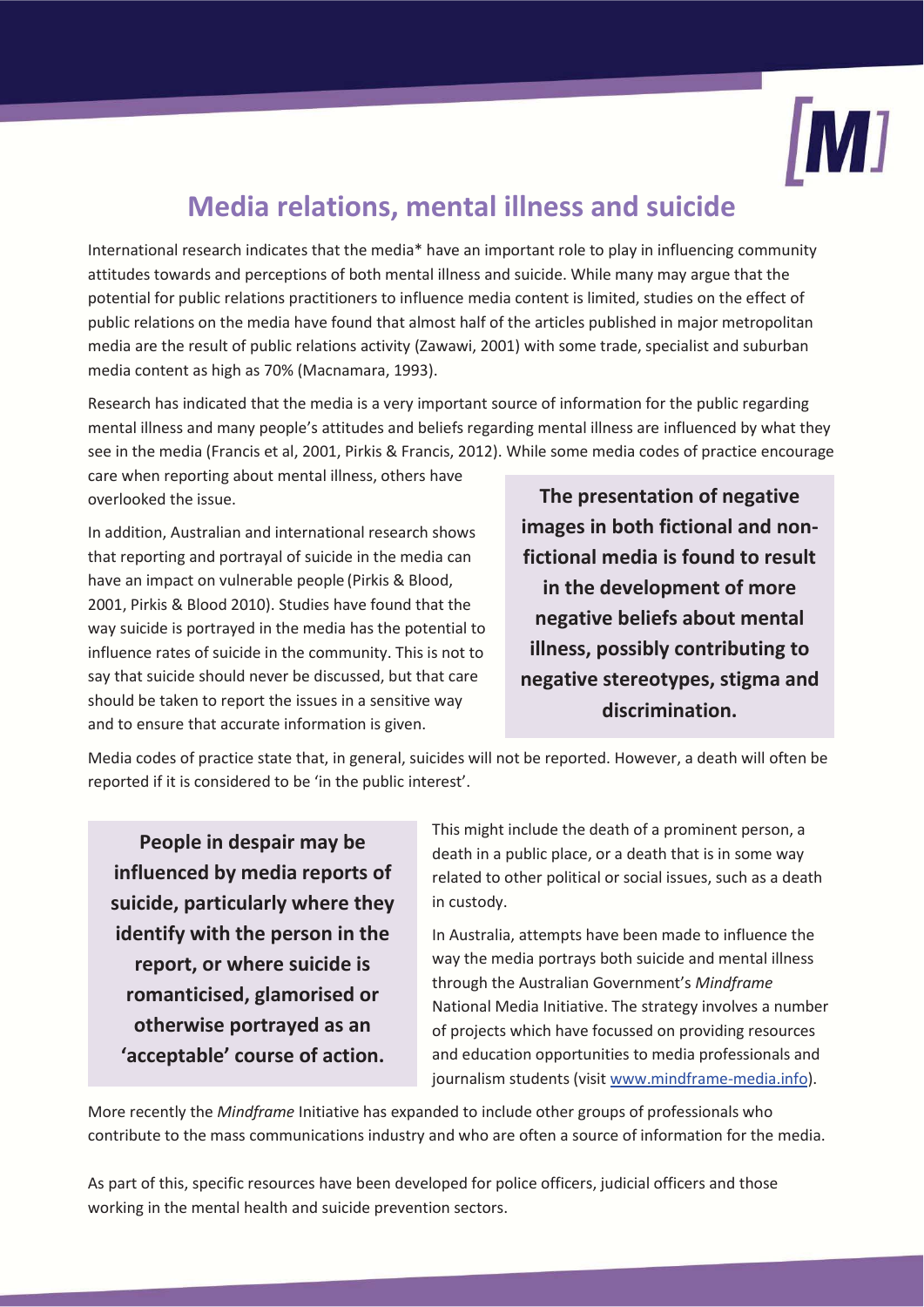

Public relations practitioners work in all of these settings as well as other industries that may be affected by the issues from time to time. For example, what would you do if the CEO of the company you worked for took their own life? If you worked for the Department of Education and community members were outraged that exam stress was impacting on the mental health of students, how would you handle the situation?

Issues related to mental illness and suicide contain many news values given that stories may be shocking, deeply personal and highly emotional. In such cases there will be an ethical conflict between the need to present an issue in a certain way (perhaps to present your client in a more positive light) and the effect this might have on society. There will always be a range of options available and you will need to base your decision on your own values, your professional responsibility and the public interest.

Understanding news values can assist you when trying to pitch a story. For example, how do you make the launch of a new mental health service interesting to the media? It may also assist you to understand which of the news values do not complement the issue you are managing. For example, do you really want all the details of the CEO's death making the front page of the newspaper just because it was unexpected and shocking?

**For further information see the Fact Sheet section at www.mindframe-media.info**

\* For the purpose of this document the definition of media is limited to traditional media only. Whilst we acknowledge the growing influence and importance of social media there is limited evidence to date regarding the relationship between reporting on suicide and mental illness in the social media and associated harm.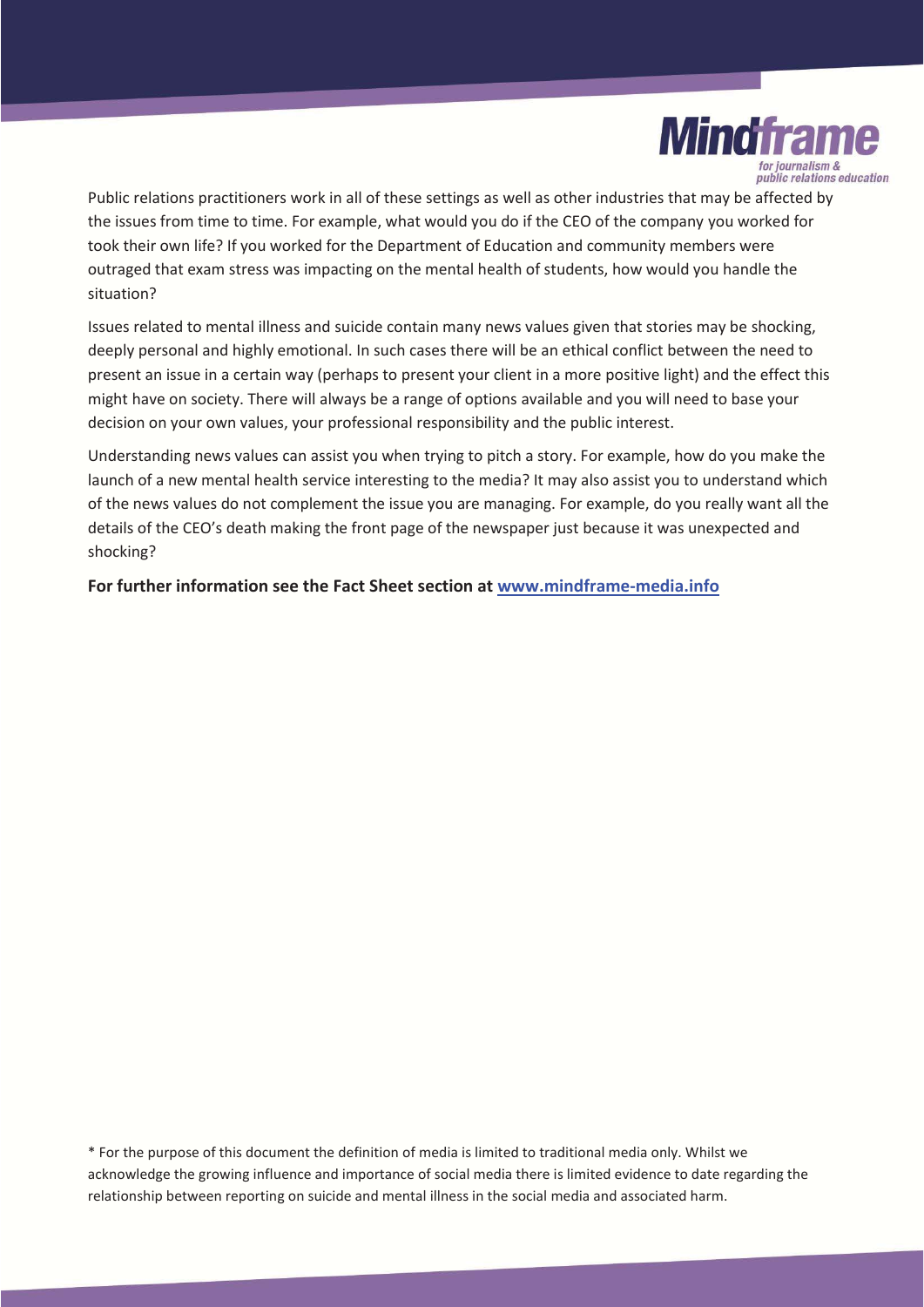

# **Issues to Consider for Public Relations**

### **1. Use appropriate language**

- Avoid outdated negative or colloquial terms, such as 'insane', 'mad', 'lunatic' and 'mental patient' to reduce stigma and discrimination.
- Use medical terminology accurately and precisely, in the context of an illness. For example, the economy is not 'schizophrenic' and the weather is not 'bipolar'.
- Avoid labelling people by their illness. A person may 'have a diagnosis of' or 'live with anorexia', they are not 'anorexic'.
- Minimise the use of the word suicide, especially in communications with the media.
- Avoid using language which suggests that suicide is a desirable outcome. For example the term 'took his own life' can be used instead of 'successful suicide'.
- Avoid using the word suicide out of context to describe unrelated events or situations for example 'career suicide'.

### **2. Avoid stereotypes and sensationalism**

- Avoid negative and inaccurate stereotypes, implying that people with mental illness are violent, unpredictable, unable to work or unlikely to get better.
- Do not use mental illness as a way of making an issue funny, bizarre or unusual.
- Avoid imagery and graphics that are based on stereotypes. People with mental illness do not look any different from others in the community.
- Avoid simplistic explanations that suggest suicide might be the result of a single factor or event.
- Do not sensationalise suicide or use it as a way of communicating the seriousness of an unrelated issue. Methods of suicide should never be shown or described in information for the general public.

#### **3. Ensure accuracy and use existing resources**

- Make sure that you do your research. Source the most up to date data and take care to interpret it correctly.
- Invite people who are experts in their field (or who have personal experience of the issues) to provide feedback on your strategy.
- If your activities involve working with the media, refer people to **www.mindframe-media.info** for information about the portrayal of suicide and mental illness.
- Vulnerable people may be distressed by information about either suicide or mental illness. It is important to include information on where people can access support (refer to the project website at **www.mindframe-media.info** for a list of contacts).